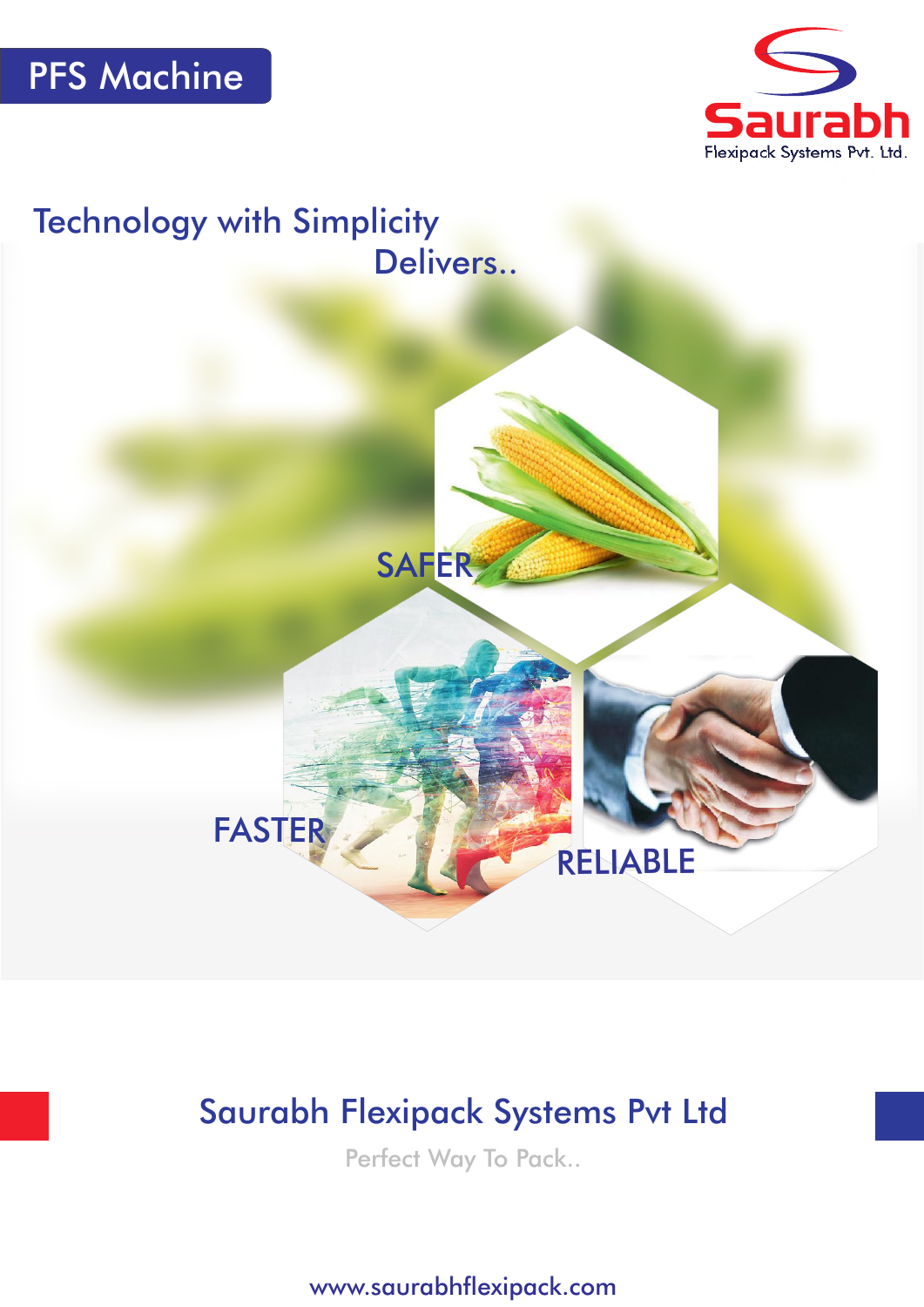# Pick Fill Seal Machine



## Technical Parameters

| Minimum Bag width             | 80 <sub>mm</sub>  |
|-------------------------------|-------------------|
| Miximum Bag width             | 210mm             |
| Miximum Bag Height            | 300 <sub>mm</sub> |
| <b>Connected Load(bagger)</b> | 3 Kw              |
| <b>Compressed Air</b>         | 6 cfm at 6 bar    |

# Machine Dimensions



2000mm

2000mm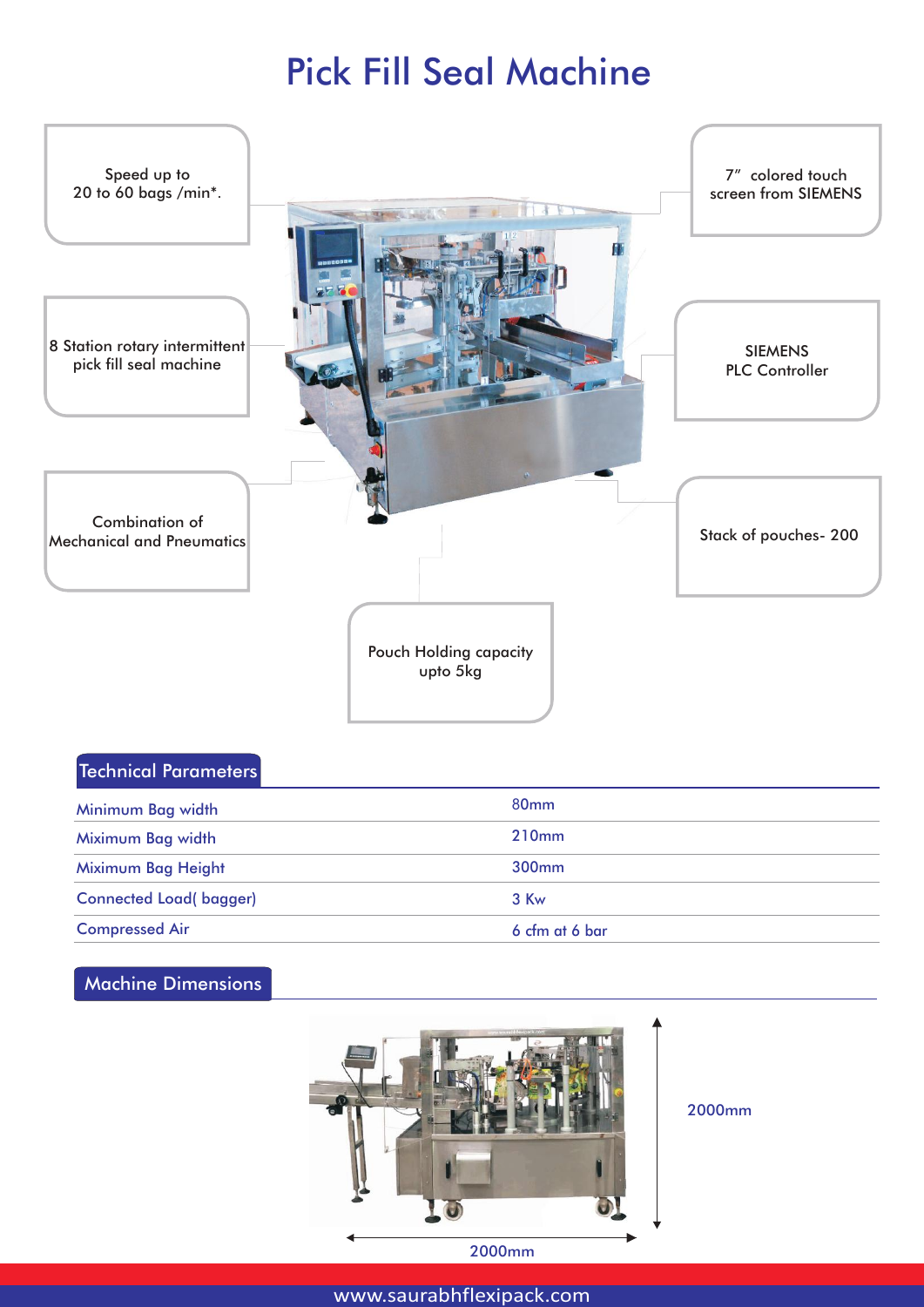### Features and Benefits

| Pouch types              | Plane, stand up, zipper, gusseted, corner or center spout etc                                                                                     |
|--------------------------|---------------------------------------------------------------------------------------------------------------------------------------------------|
| Pouch lifting            | Through mechanically operated vacuum cups and mechanically operated<br>arms to take pouch to pouch holder.                                        |
| Pouch holding            | Mechanical cam operated grippers                                                                                                                  |
| Pouch opening            | Through vacuum cups from both sides to open the pouch with bringing<br>pouch holder gripper closer to each other and flushing the air or nitrogen |
| Pouch streching system   | Through by increasing distance between pouch holders mechanically                                                                                 |
| <b>Sealing system</b>    | Pneumatically operated sealing jaws                                                                                                               |
| <b>Fingers operation</b> | Through touch panel of siemens<br>(All 8 pouch holding fingers will be adjusted through touch panel).                                             |
| Seal width and style     | 10-15mm as per requirement with lined serration.<br>Diamond sealing in request                                                                    |

# Suitable Filler



# Multihead Weigher **Auger Filler**

This Filler is best suitable for Extruded Snacks & Potato Chips, Pasta, Namkeens, Dry-Fruits, Tea, Seeds, Frozen cut vegetable etc.



This Filler is best suitable for Free flowing fine powders like Flours, milk powder, Pharma Powder, Ground Spices, Herbal Powder & all kinds of fine powders etc.



This filler is best suitable for Thick pastes, Ketchup, sauces, peanut butter, semi solids etc.



This filler is best suitable for whole spices, small granules, coffee etc.

## Pouch Formats











Quad Seal 3 Side Seal Doy Pack 4 Side Seal Flat Bottom